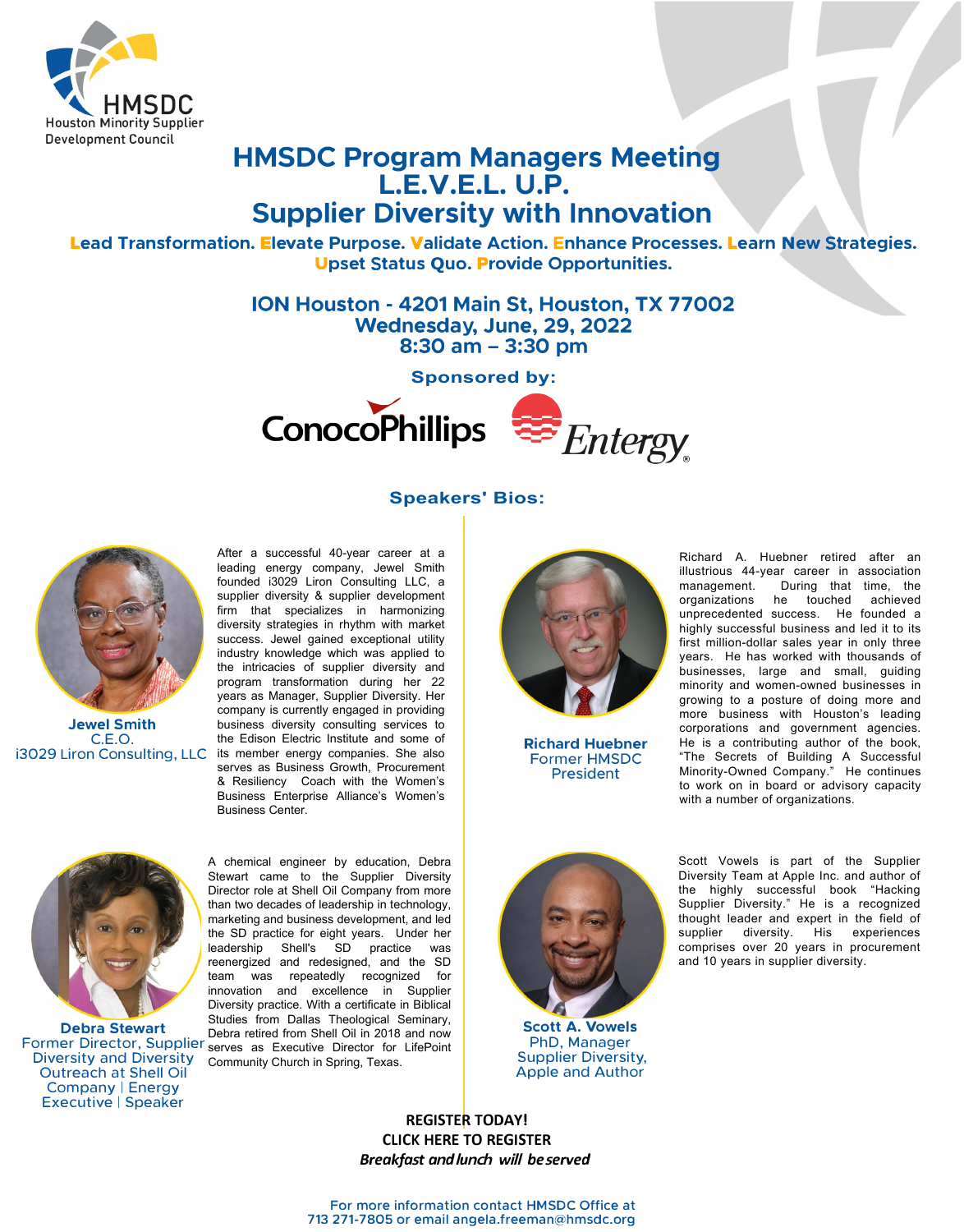

## **HMSDC Program Managers Meeting L.E.V.E.L. U.P. Supplier Diversity with Innovation**



## **RICHARD A. HUEBNER "Turning Entrepreneurs into Millionaires and Leaders into Legends"**

Richard A. Huebner retired after an illustrious 44-year career in association management. During that time, the organizations he touched achieved unprecedented success. He founded a highly successful business and led it to its first million-dollar sales year in only three years. He has worked with thousands of businesses, large and small, guiding minority and women-owned businesses in growing to a posture of doing more and more business with Houston's leading corporations and government agencies. He is a contributing author of the book, "The Secrets of Building A Successful Minority-Owned Company." He continues to work on in board or advisory capacity with a number of organizations.

Huebner received a Bachelor of Business Administration degree from the University of Wisconsin – Madison. He has done graduate work at the Amos Tuck School of Management at Dartmouth University and is a Master Graduate of Discover Leadership Training. He is Past Chair of Leadership Houston, a graduate of the Center for Houston's Future and a Senior Fellow of the American Leadership Forum.

He rose quickly in his career to become executive director of a major international organization at the young age of 26. During his 12 years with that organization, he also founded and served as president of Virginia Collegiate Services taking it to its first year in \$1 million annual sales. As president, he led the Charlottesville-Albemarle Jaycees to become the leading chapter in the nation among over 9,000 chapters at the time and represented the United States in international competition.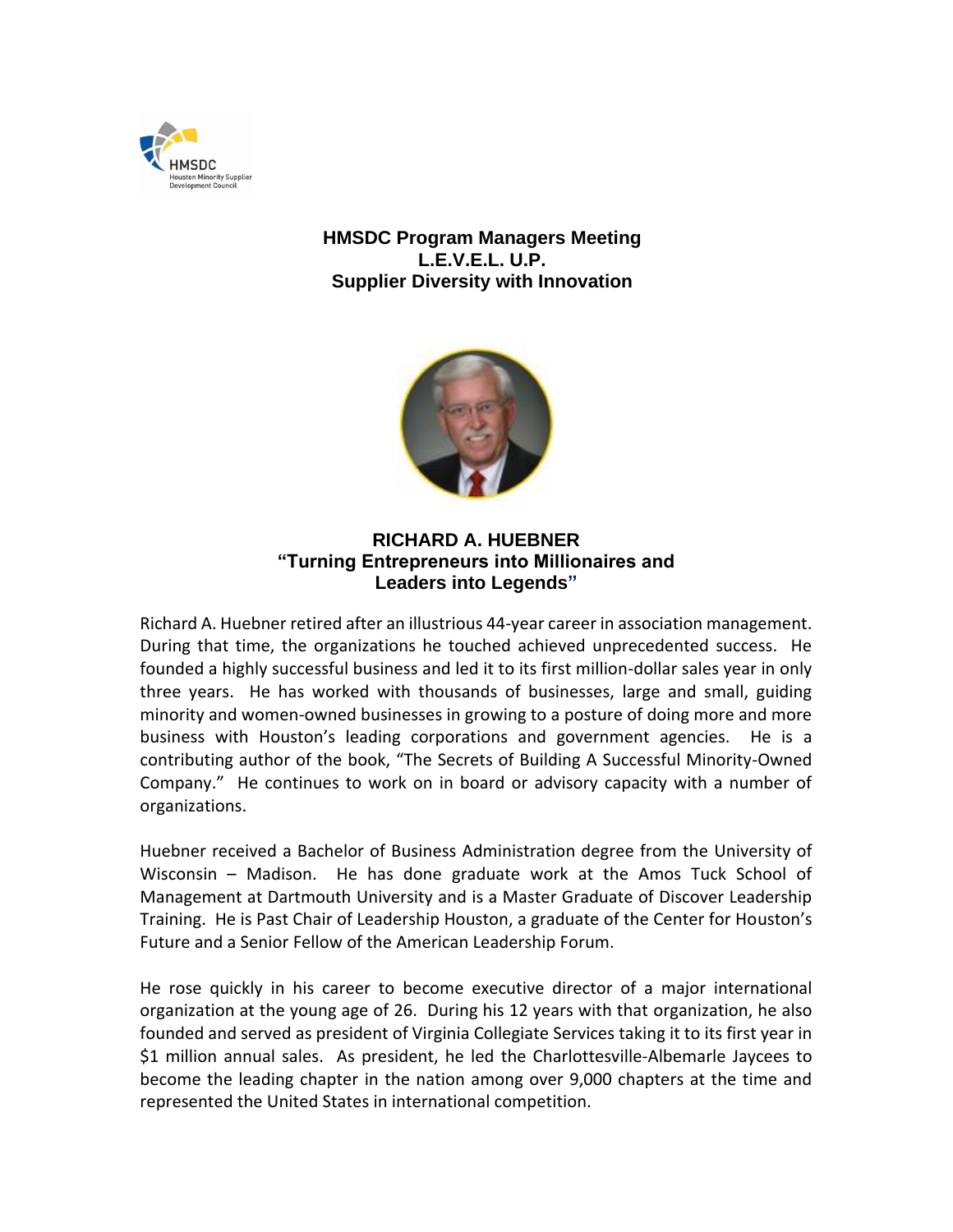Huebner served for 31 years as President of the Houston Minority Supplier Development Council where he led hundreds of major corporations and government agencies and thousands of Minority Business Enterprises in a common mission to increase and expand business opportunities and business growth for minority-owned businesses. Under his direction, the Houston Minority Supplier Development Council was recognized seven times nationally as Council of the Year by the National Minority Supplier Development Council and was named Houston's Greatest Non-Profit Business Organization by the Greater Houston Partnership.

Huebner has served on many boards for civic, business, education, banking, government, and community organizations. His work and leadership has been recognized with top awards by three of the past four Houston mayors as well as by the United Way, Houston Diversity Summit, Asian Chamber of Commerce, City of Houston, Federal Executive Board, Houston Money Week, Houston Minority Supplier Development Council, Houston Community College System, National Association For Community College Entrepreneurship, Houston International Trade Development Council, Indo-American Chamber of Commerce, Institute of Supply Chain Management, Korean American Association, Leadership Houston, National Hispanic Professional Organization, National Minority Supplier Development Council, Native American Chamber of Commerce, TWEF, U.S. Department of Commerce – Minority Business Development Agency, U.S. Small Business Administration, Who's Who in Houston, Who's Who in the South and Southwest, and the Women's Business Enterprise Council South. In 2017, Huebner was recognized as one of the Top 45 most influential figures in the 45-year history of the National Minority Supplier Development Council.

Huebner recently moved to Belize where he continues to advise, by phone or Zoom, a number of organizations and businesses. He is also exploring a mission opportunity to empower and grow those facing severe poverty in Belize.